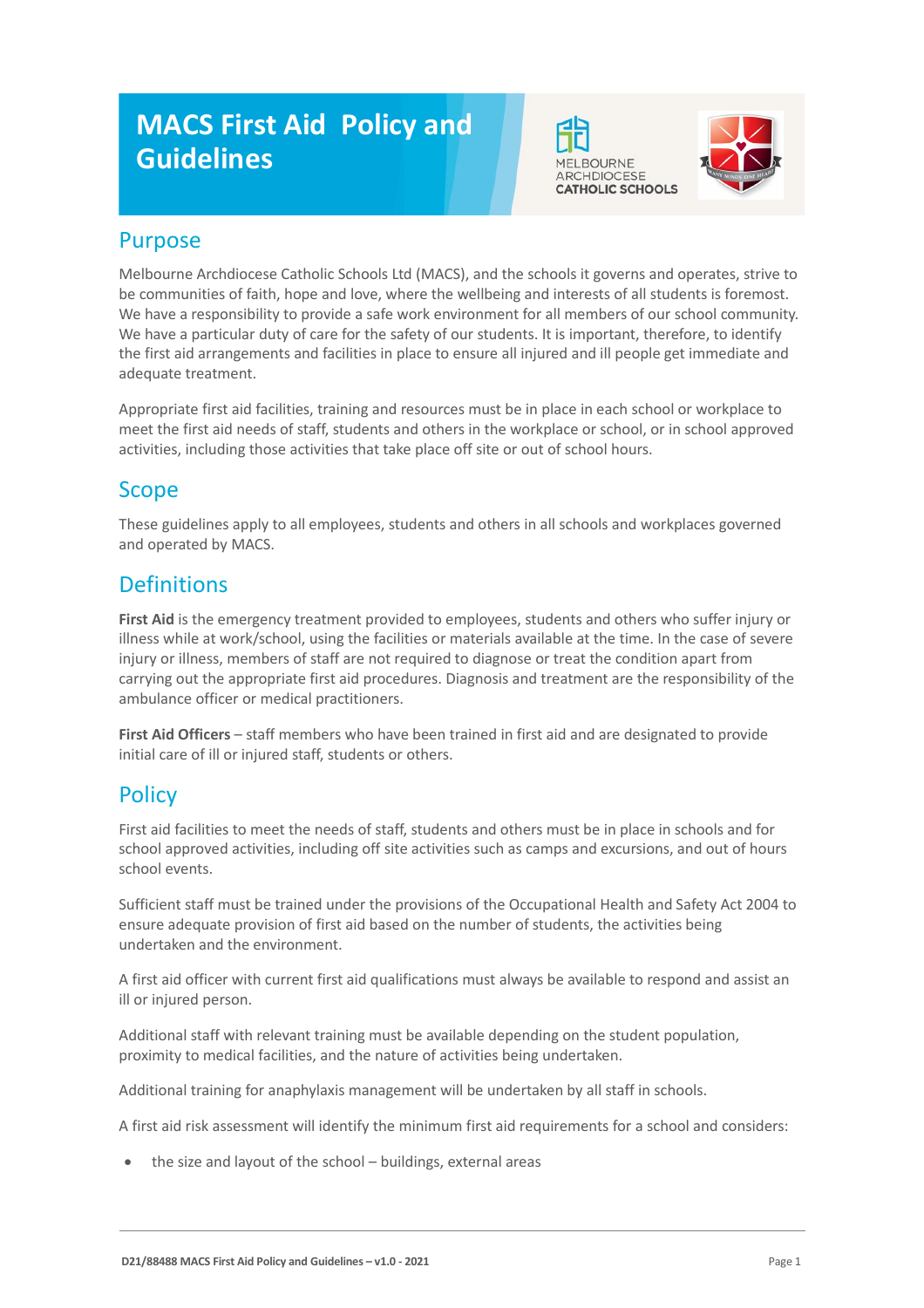- high risk areas technology and science laboratories, health and physical education facilities, performing arts facilities, workshops or maintenance areas, chemical storage areas
- the number of campuses
- the number of employees, students and others in the workplace
- known medical conditions of staff, students and others
- previous incidents or trends in illness or injuries
- the nature and location of camps, excursions and other off site activities
- school vehicles
- proximity to medical facilities and access to emergency services
- proximity of hazards in the school or local environment.

This risk assessment will identify the following:

- the number of designated first aid officers
- the location of first aid room, if required
- the number, location and contents of first aid kits.

The risk assessment is to be reviewed regularly to ensure that the first aid resources in the school continue to meet the needs of the community. A first aid risk assessment is to be completed prior to camps and excursions.

#### **First aid officer training**

It is the responsibility of the principal or their delegate to ensure that designated first aid officers have completed the recognised training. The first aid risk assessment will determine the level of first aid training to be undertaken and the number of first aid officers required in the school.

The minimum training requirement is HLTAID003 – Provide First Aid. This certificate is to be renewed every three years. In addition, the refresher in Cardiopulmonary Resuscitation (CPR) HLTAID001 must be completed each year.

#### **General first aid training for staff**

All staff are to complete the refresher in Cardiopulmonary Resuscitation (CPR) HLTAID001 each year.

All staff are to attend two briefings on anaphylaxis management conducted at the school by the anaphylaxis supervisors. In compliance with Ministerial Order 706, it is recommended that all Victorian school staff undertake the Australasian Society of Clinical Immunology and Allergy (ASCIA) e-training course and have their competency in using an autoinjector tested in person within 30 days of completing the course. Staff are required to complete this training every two years.

Training in the management of asthma should be undertaken annually. Depending on the student population, additional training in other medical conditions, such as diabetes or epilepsy may be recommended following the first aid risk assessment

A register of all first aid training is kept in the school by a person nominated by the principal.

#### **Responsibilities of first aid officers**

First aid officers provide initial care to injured or ill staff, students or others by delivering first aid treatment in accordance with the level of their training. They are not required to diagnose conditions or to provide ongoing medical assistance. When appropriate, the first aid officer will refer the ill or injured person to additional medical advice or assistance. The first aid risk assessment will determine the appropriate number of staff designated as first aid officers in each school. The principal must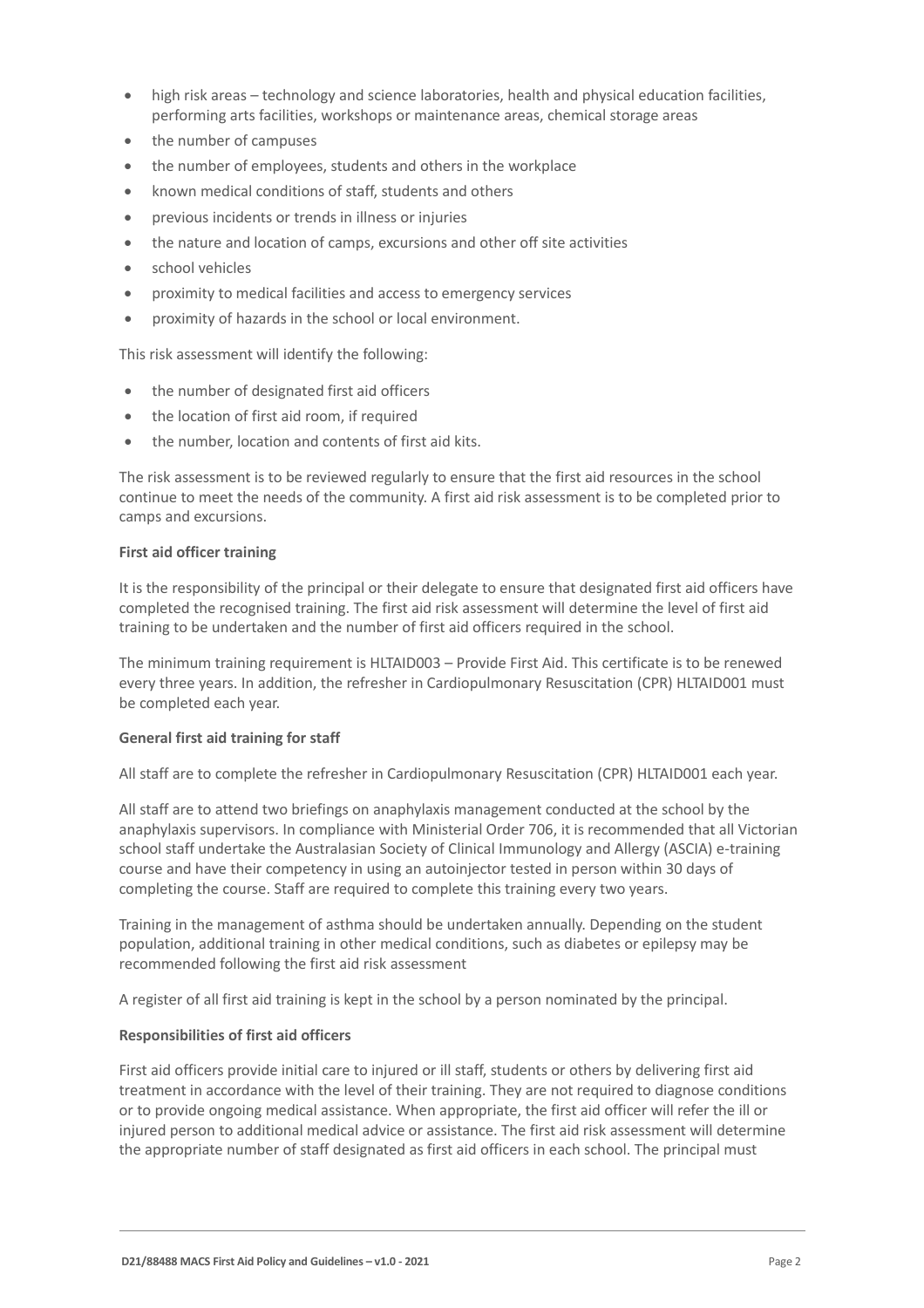ensure there are adequate staff trained in first aid to meet the needs of the particular school environment and population.

#### **Location of first aid**

Where it is determined that a first aid room is required in a school, the location of this room must be known and easily accessible by the school community and emergency services, and readily identifiable with appropriate signage. This room is not to be used for any other purpose and be well-lit and ventilated. The first aid facility is to be equipped in accordance with the Worksafe compliance code: First aid in the workplace.

If it is not possible to provide a first aid room, an area must be provided for ill or injured staff, students or others to rest. This area should meet as many requirements as possible of those for first aid rooms.

The first aid room or area must be in a location that can be supervised by a staff member with first aid training at all times. A locked cabinet for the storage of medication must be available in the facility.

#### **Communication with Parents, Guardians and/or Carers**

Information about the school's policies and procedures for first aid, distribution of medication, and management of students with medical conditions will be provided to parents, guardians and/or carers. Updates to these policies and procedures will be provided through the school's website, newsletters or online applications.

The school will request that parents provide up-to-date and accurate medical information relating to students, including information about conditions such as anaphylaxis, asthma and diabetes. Parents will be requested to provide this information annually, prior to camps and excursions and if the child's medical condition has changed.

An incident report will be completed when first aid is administered. This report will be kept in the school and a copy provided for the parent, guardian and/or carer of the student.

Parents, guardians and/or carers must be notified as soon as possible if required to collect an ill or injured student from the school. When a parent cannot be contacted, the principal will contact the emergency contact nominated by the parent, guardian and/or carer.

## Procedures – to be contextualised for your school

#### Policy compliance

Conduct a first aid risk assessment of the school:

- Identify the best location for first aid in the school
	- appropriate signage to be used
	- facilities to be provided
	- how supervision of the area will be provided.
- Identify the number of first aid trained officers required
	- who are the first aid officers
	- what training will they receive
	- determine who will maintain the first aid training register
	- determine procedure for the storage and distribution of medication to students.
- Identify the number of first aid kits, their location and contents
	- determine who will maintain the first aid kits
	- determine the procedure for camps and excursions
	- determine the procedure for yard duty and school activities.